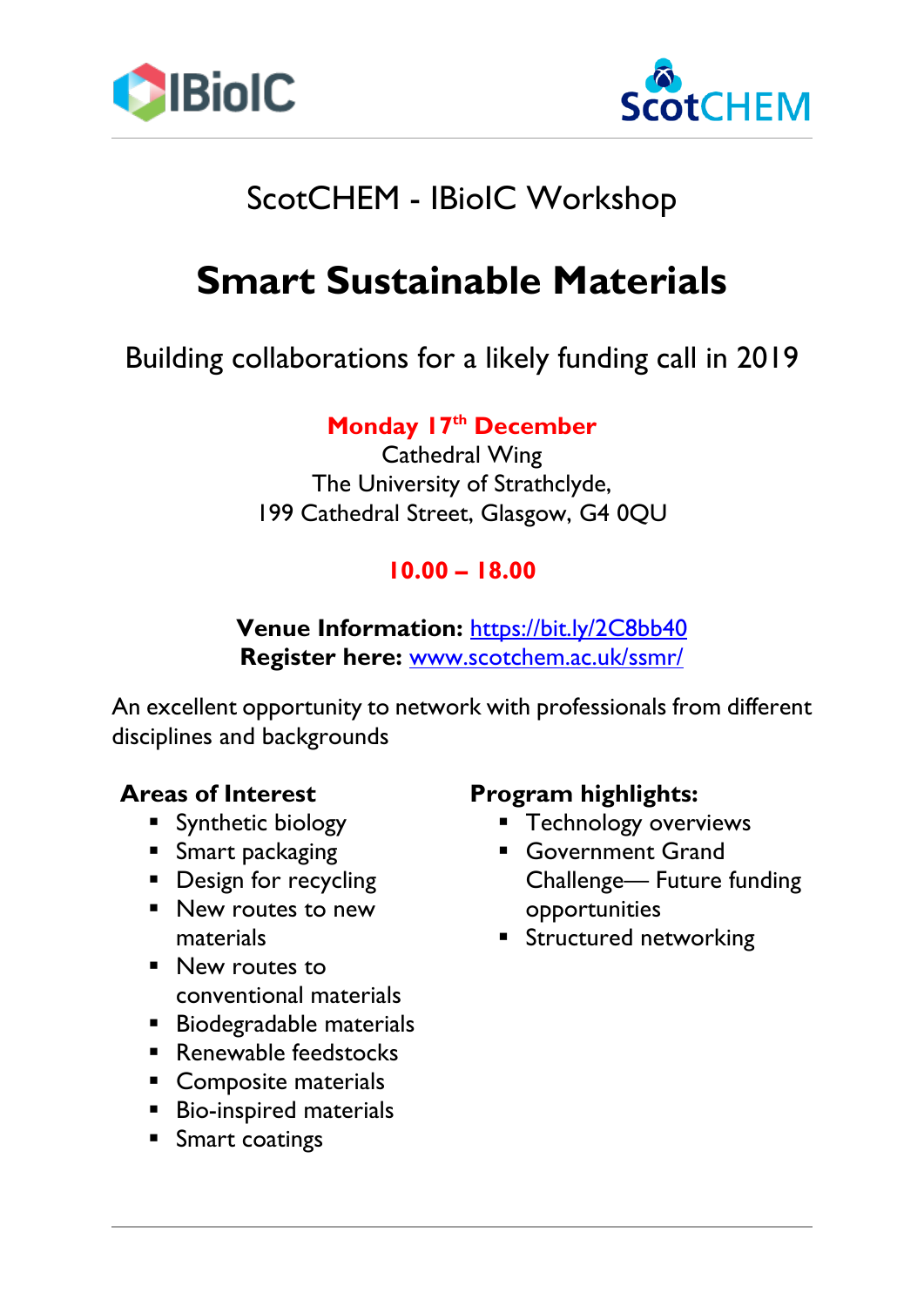



# **Meeting Schedule**

- 09.30 10.00 Coffee and Registration
- 10.00 10.10 **Welcome and Introductions** 
	- *Dr. Bill MacDonald (CEO, ScotCHEM)*

*Dr. Ian Archer (Technical Director, IBioIC)*

- 10.10 10.30 **Dr. Ian Archer**, IBioIC *Setting the Biotech Scene*
- 10.30 11.00 **Dr. John Liggat**, Vice-Dean (Knowledge Exchange), Faculty of Science, The University of Strathclyde *ICI's BIOPOL: Cautionary Tales*
- 11.00 11.30 **Dr. Kevin Ross,** Managing Director, Impact Solutions *Plastic: A Sustainable Vision*
- 11.30 12.30 **Speed Dating**
- 12.30 13.30 **Lunch**
- 13.30 13.40 **Industry Speaker 1**, Eric Whale, CelluComp
- 13.40 13.50 **Industry Speaker 2**, Paul Mines, Biome Bioplastics
- 13.50 14.00 **Industry Speaker 3**, Reuben Carr, Ingenza
- 14.00 14.10 **Industry Speaker 4,** Shane Ashby, Dupont Teijin Films
- 14.10 14.20 **Industry Speaker 5**, Orr Yarkoni, Colorifix
- 14.20 14.30 **Knowledge Transfer Network,** Dana Heldt, Innovate UK